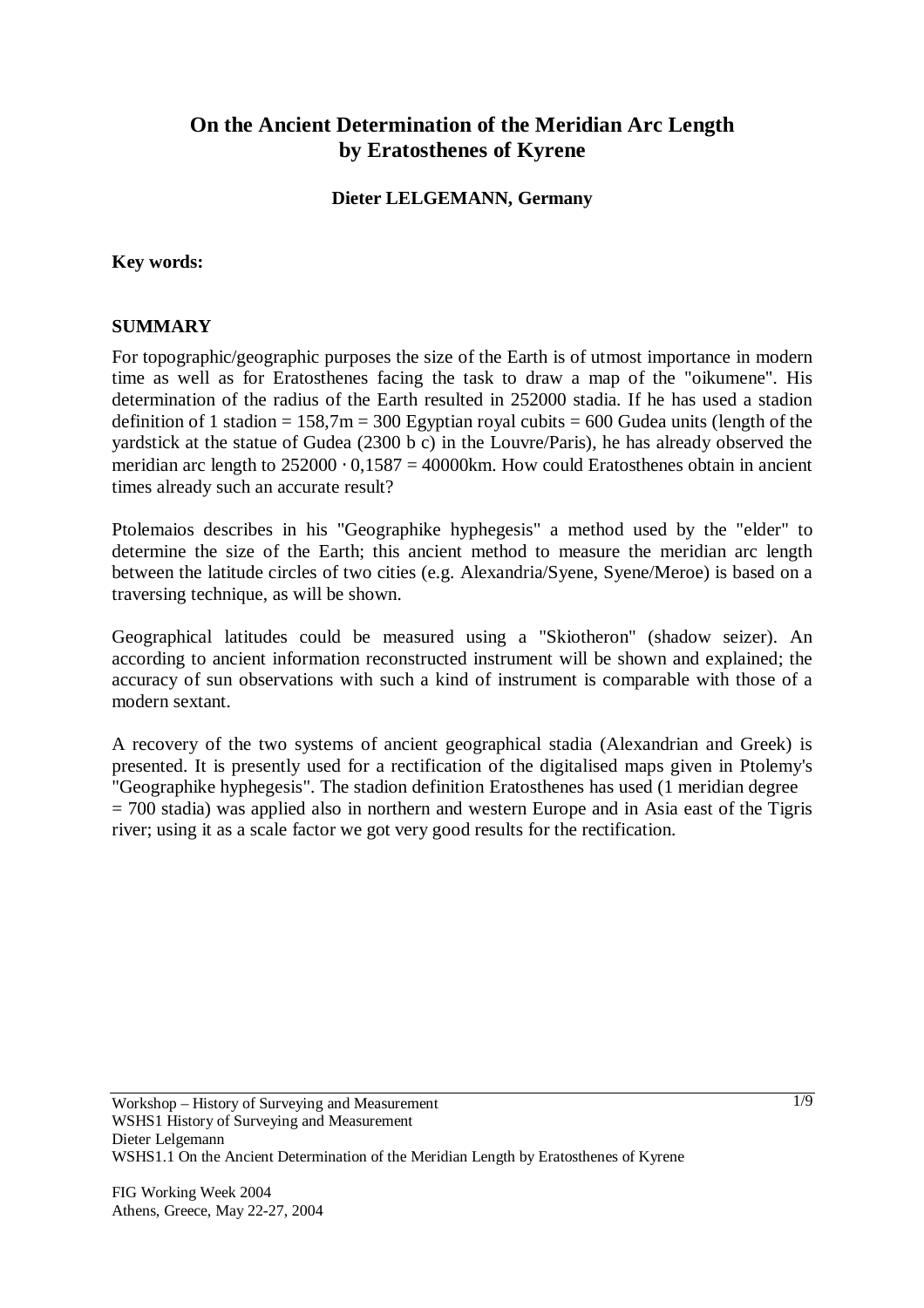# **On the Ancient Determination of the Meridian Arc Length by Eratosthenes of Kyrene**

#### **Dieter LELGEMANN, Germany**

# **1. SOME REMARKS ABOUT THE ANCIENT NON-METRIC SYSTEM OF LENGTH UNITS**

As very often stated in the ancient literature Eratosthenes obtained as the result of his determination of the meridian arc length of the earth the figure of 252000 stadia. Some hot debates took place in modern times about the length of the stadion Eratosthenes has been used. The question is related to the definition of the Persian Parasange  $(=\frac{1}{2})$  mesopotamian Kaspu) and the Egyptian Schoinos.

Our knowledge about the set of ancient non-metric length units (that are the cubit/foot or pechys/pous units) is mainly based on the Nippur cubit (NC = 518,5mm; museum in Istanbul), the so-called Gudea unit  $(GU = (20/28)(20/28)$  NC = 264,55 mm; Louvre / Paris) as well as the pes romanus or "Pous Romaikos" (pr =  $16/28$  NC =  $(28/24)$  GU =  $296.3$ mm). All the ancient metric relations are governed by the very old Egyptian definition of a Remen (Pygon): 1 Remen =  $(20/28)$  royal cubits =  $(20/24)$  trade cubits =  $(20/16)$  "Pous".

Since about 2000 b.c. a (new) Egyptian Royal cubit ( $RC = 2$  GU =529,1mm) was used in egypt, closely connected to the Gudea unit. If a foot unit used in Rome (palmipes romanus), Milet and china (Tschi) ( $MF = 6/5$  GU =  $6/10$  RC = 317,5mm) was called by Heron "Pous Philetairikos" (as will be assumed here), then the Gudea unit was called by him "Pous Italikos". Very probably the "Pous Ptolemaikos" (PP =  $(2/3)$  RC = 352,7mm) was connected to the Royal Cubit and to a foot unit used e.g. to rebuild Carthago ( $PC = (5/6) PP =$ 293,9mm). Finally, it is well-known, that another foot unit was used in the Kyrenaika ( $FK =$  $28/24$  GE = 308,6mm), in the homeland of Eratosthenes; the relation Kyrenaika foot: pes romanus =  $308.6$ :  $296.3 = 25$ :  $24$  is well documented in the ancient literature. For more details about the ancient system of non-metric length units see (Lelgemann 2004).

The tables of Senkereh (Lepsius 1877) provide us with the exact definition of the mesopotamian Kaspu (K=  $6.60.60$  cubits); the Persian Parasange (P =  $3.60.60$  cubits) was half of a Kaspu. As stated by Herodot the persian Paransange was usually divided into 30 stadia,1 stadion  $= 600$  foot. The question is: What kind of a cubit was used for the definition of the Kaspu?

Because only a very few cubit units have been used in ancient times (in contrast to a large set of foot units) only a very few possibilities remain for the length of the Parasange. By far the most plausible is

1 Parasange = 10800 Royal Cubits =  $5,714$  km.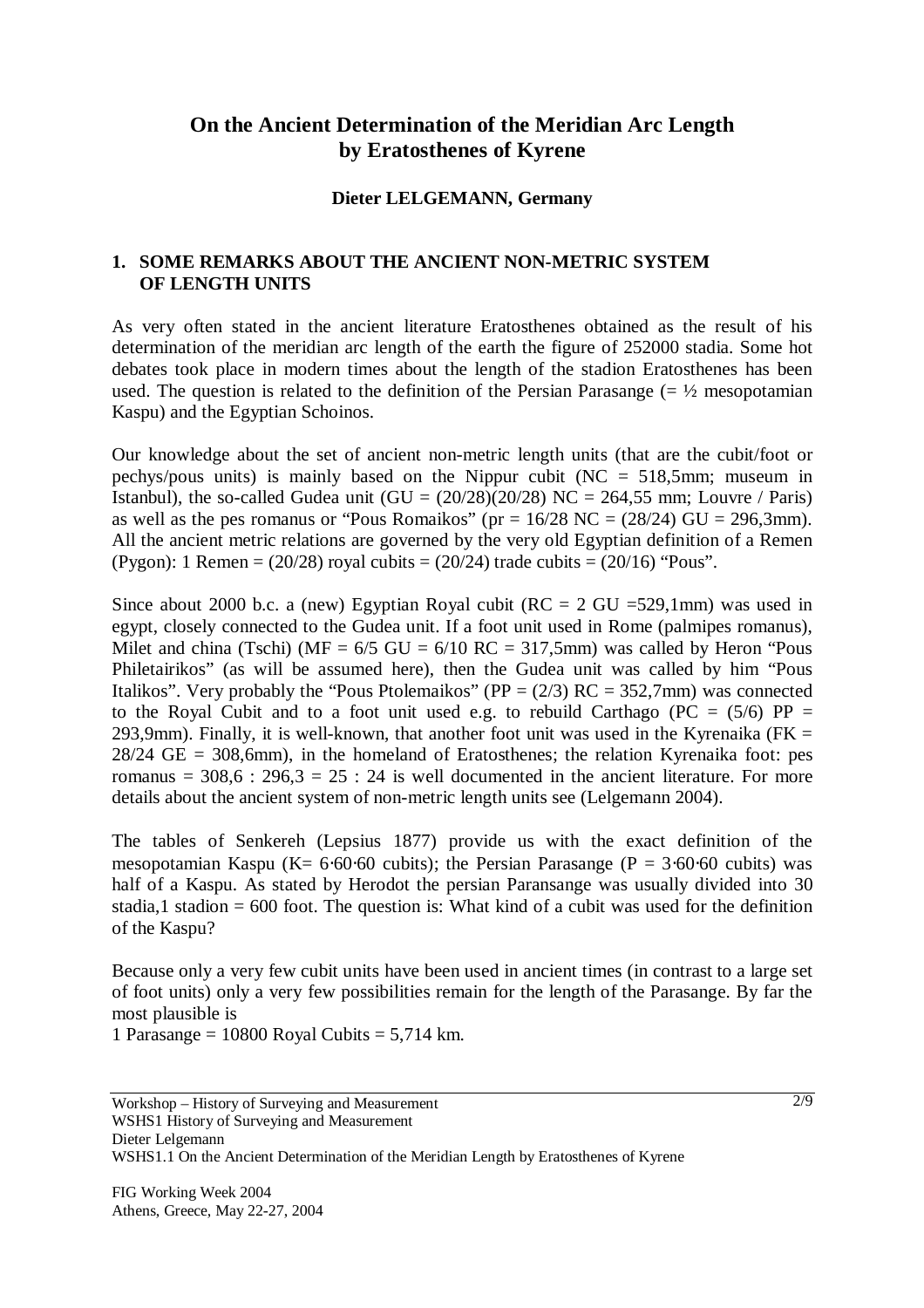As a consequence, for the stadion of Herodot  $= (1/30)$  Paransange the corresponding foot unit was the "Pous Philetairikos" (palmipes romanus/Tschi) *1 Stadion of Herodot = 600 Pous Philetairikos = 190,5 m.* 

Closely connected to the Paransange by a relation  $9:10 = 10800:12000$  (but also to the Egyptian length units 1 Khet = 100 Royal cubits and 1 Itr = 200 Khet = 20000 Royal cubits) was the Egyptian Schoinos =  $12000$  Royal cubits =  $6,349$  km.

Eratosthenes has used, according to Plinius, a stadion  $= (1/40)$  Schoinos, that is *Stadion of Eratosthenes = 300 Royal cubits = 600 Gudea units = 158,7m.* 

According to Ananias of Schirak ( $\sim 600$  AD), in addition to this stadion used for "surveys in the air" another larger stadion, both related to each other by the relation 3 : 4, was used for "surveys on the earth", that is the

*Stadion Ptolemaikos = 400 Royal cubits = 600 Pous Ptolemaikos = 211,6 m.* 

This was the stadion  $= (1/30)$  Schoinos mentioned also by Plinius.

As we know from the roman literature Eratosthenes has used also the *Stadion Italikon = 600 Kyrenaika foot = (28/24) 600 Gudea units = 185,2 m.* 

That explains also a comment by Strabo, that Eratosthenes has divided the circumference of the earth in "Hexakontades".

Probably never used by ancient geographers was the

*Stadion Olympicon = 600 pes romanus = (28/25) 600 Gudea units = 177,8 m.* 

In this "Alexandrian stadion system" the meridian arc length could be expressed by:

Meridian are length  $= 70.60 \cdot 60$  stadia of Eratosthenes  $= 60 \cdot 60 \cdot 60$  Stadia Italicon  $=$  3/4 70⋅60⋅60 Stadia Ptolemaikos = 40.000 km.

Probably within the Stoa-school another system of stadia was used, which will be called here "Greek stadion system". Indeed, Plinius mentioned also a stadion  $= (1/32)$  schoinos used by "others" (members of the Stoa?), which may be called

*"Chaldean" stadion = 375 Royal cubits = 750 Gudea units = 198,4 m.* 

Closely related to this stadion was a stadion definition used in Rhodos by Poseidonios and Artemidoros

*"Rhodian" Stadion = (5/6) 375 Royal cubits = (25/24) Gudea units = 165,3 m* 

as well as a larger stadion, corresponding by the relation 3 : 4, of the length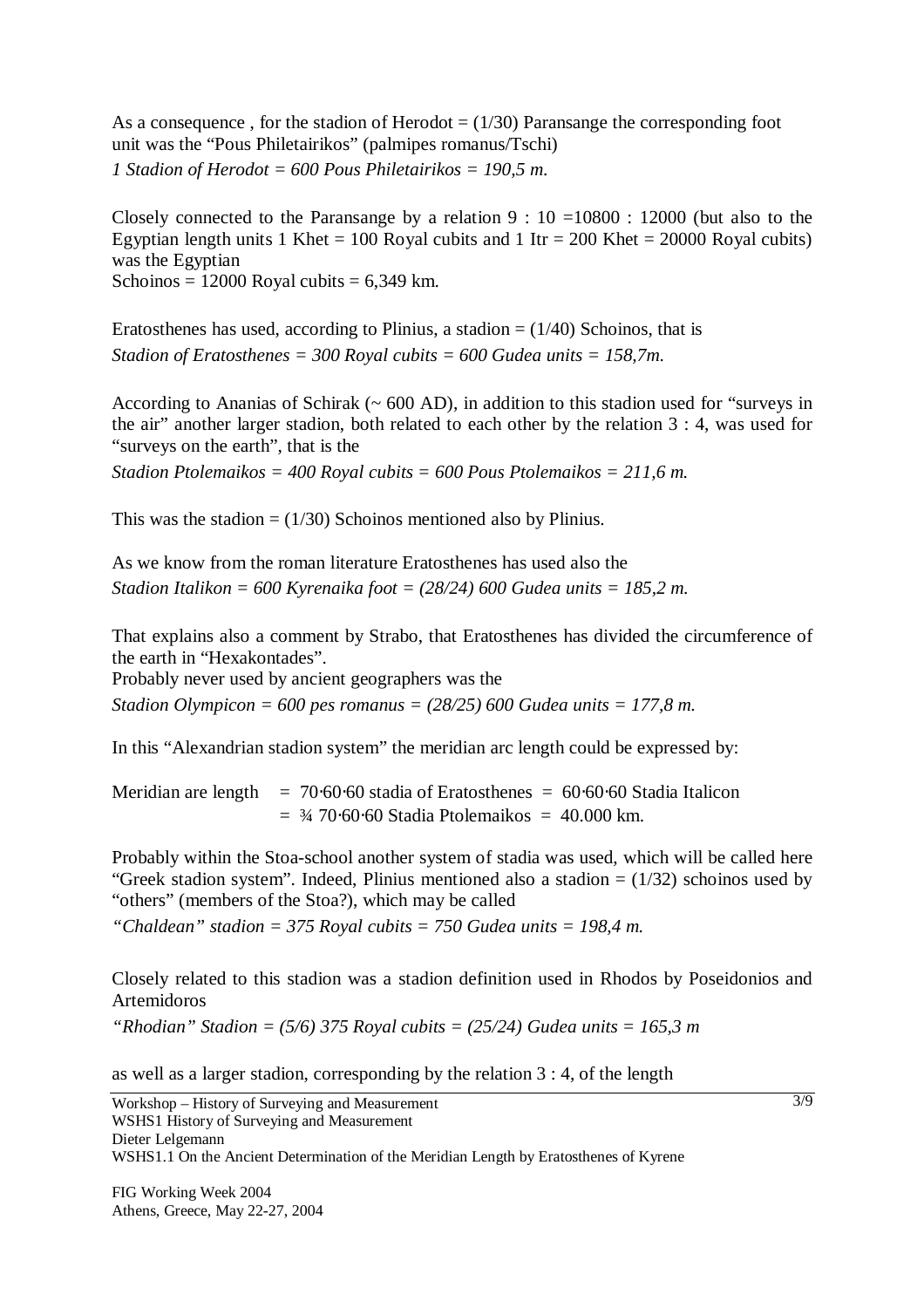*"Phönician" Stadion = (10/9) 375 Royal cubits = (25/18) 600 Gudea units = 220,5 m.* 

For greek geographers using those definitions of a stadion a circumference of the earth of 250.000 Stadion Eratosthenes was much more comfortable, because of the simple relations:

Meridian arc length = 240 000 "Rhodian" stadia = 200 000 "Chaldean" stadia  $= 180 000$  "Phönician" stadia  $= 39 700$  km.

Indeed, the member of the Stoa Kleomedes mentioned precisely this figure of 250.000 stadia for the circumference of the earth (He does not say, that Eratosthenes has used this figure, as often casually assumed in the modern literature).

Klaudios Ptolemaios, probably following Marinus of Tyros, used in his "Geographike hyphegesis" the "Phönician" Stadion that is  $1^\circ = 500$  stadia. In this work, our major source of the state of art of geography in the hellenistic/roman epoch, he published the first digitized map in history by providing the geographic longitudes/latitudes of more than 8000 important towns and land marks of the "oikumene".

As can easily be recognised this map is extremely distorted in particular due to scale errors. A careful analysis of the positional figures given by Ptolemaios has shown, that only a surprisingly few scale factors are necessary for a sufficient rectification: 500/700, 500/600 and 500/525 (as well as about 500/900 in the very small region of the Peloponnes/Attika). Those empirical scale factors, as derived from the numerical data given by Ptolemaios, can obviously be explained by the different definitions of a stadion: Stadion of Eratosthenes (500/700), Stadion Italikon (500/600) and Stadion Ptolemaikos (500/525). In particular, in very large parts of the "oikumene" the scale factor 500/700 must be used, in all north and Western Europe, in parts of Africa and in all Asia east of the Tigris River.

Obviously, the Stadion of Eratosthenes was much used also by other ancient geographers, as the numerical data handed down by Ptolemaios are telling us. There remains an important question. What kind of geodetic methods have been used by the ancient geographers to obtain such accurate maps and in particular what kind of geodetic methods have been used by Eratosthenes to measure the circumference of the earth with an accuracy obtained again in modern times only at about 1800AD?

#### **2. ON THE ASTRO-GEODETIC METHODS USED BY ERATOSTHENES OF KYRENE**

A "methods of the old ones" to measure the circumference of the earth is described in the "Geographike hyphegesis" of Klaudios Ptolemaios; it is based on a spherical modification of a planar method used by the "bematists" or "mensores regios Ptolemai" as well as the roman agrimensores.

The bematists observed distances mainly by counting steps; a trained bematist may achieve an accuracy of  $10^{-2}$  for a single distance. However, the direction between two points on the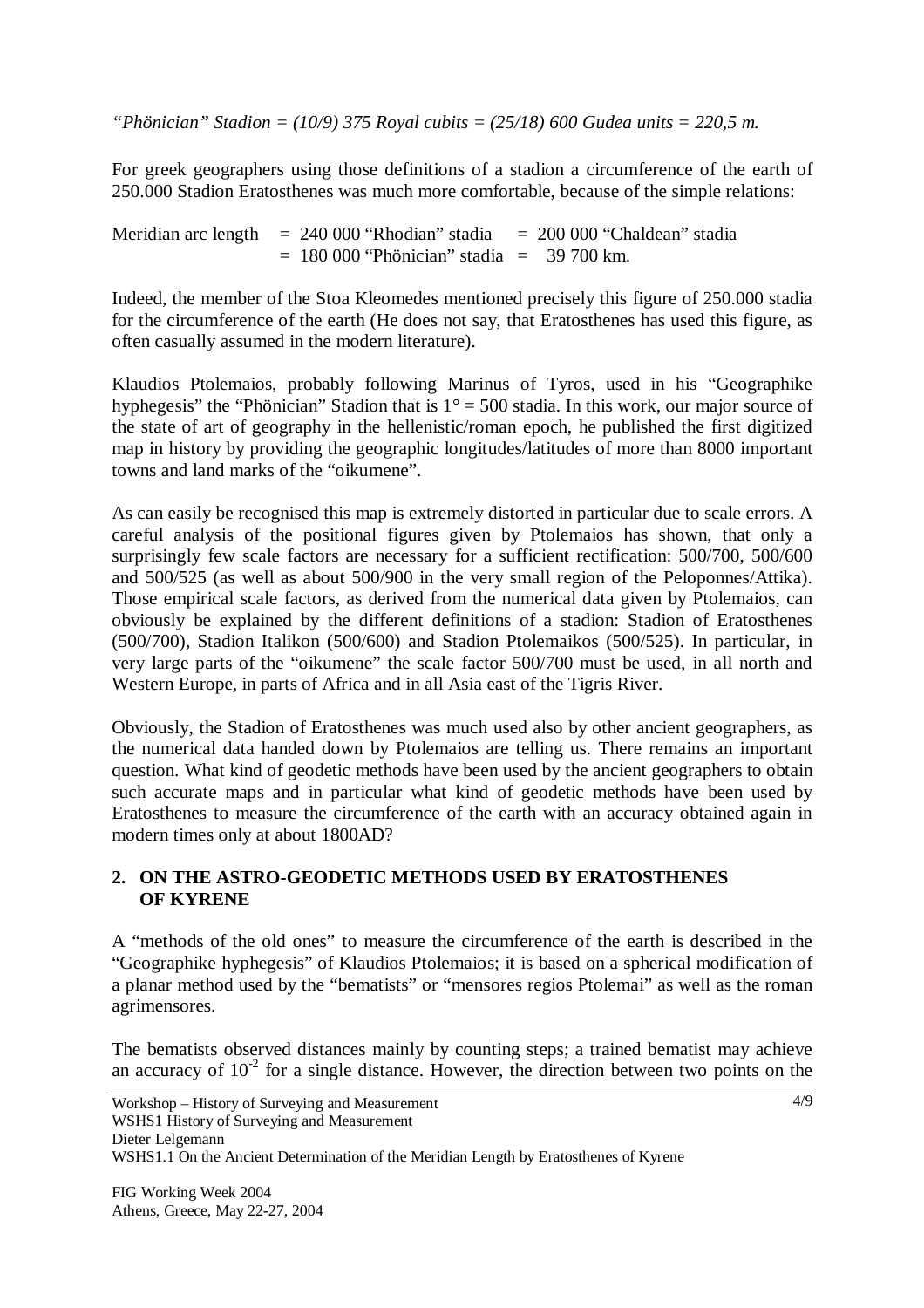earth, that means the azimuth, is of course as important as the distance. It could only be obtained at that time, as Klaudios Ptolemaios pointed out in the "Geographike hyphegesis", by astronomical methods. It is well-known that the roman agrimensores separated a distance in a north/south component (called "Cardo") and an east/west component (called "Decimanus"). Several methods to fix the meridian direction using the sun are described in the ancient literature. Having fixed the meridian direction for given distances just one simple proportion provides the Cardo x as well as the Decimanus y. (see fig.1)



As explained by Klaudios Ptolemaios, the "method of the old ones" to measure the circumference of the earth was very similar to the method of the roman agrimensores, but instead of using a planar construction it was designed for a sphere based on a most suitable cone projection as outlined in fig. 2 (Knobloch et. al. 2003)





Workshop – History of Surveying and Measurement WSHS1 History of Surveying and Measurement Dieter Lelgemann WSHS1.1 On the Ancient Determination of the Meridian Length by Eratosthenes of Kyrene

FIG Working Week 2004 Athens, Greece, May 22-27, 2004 5/9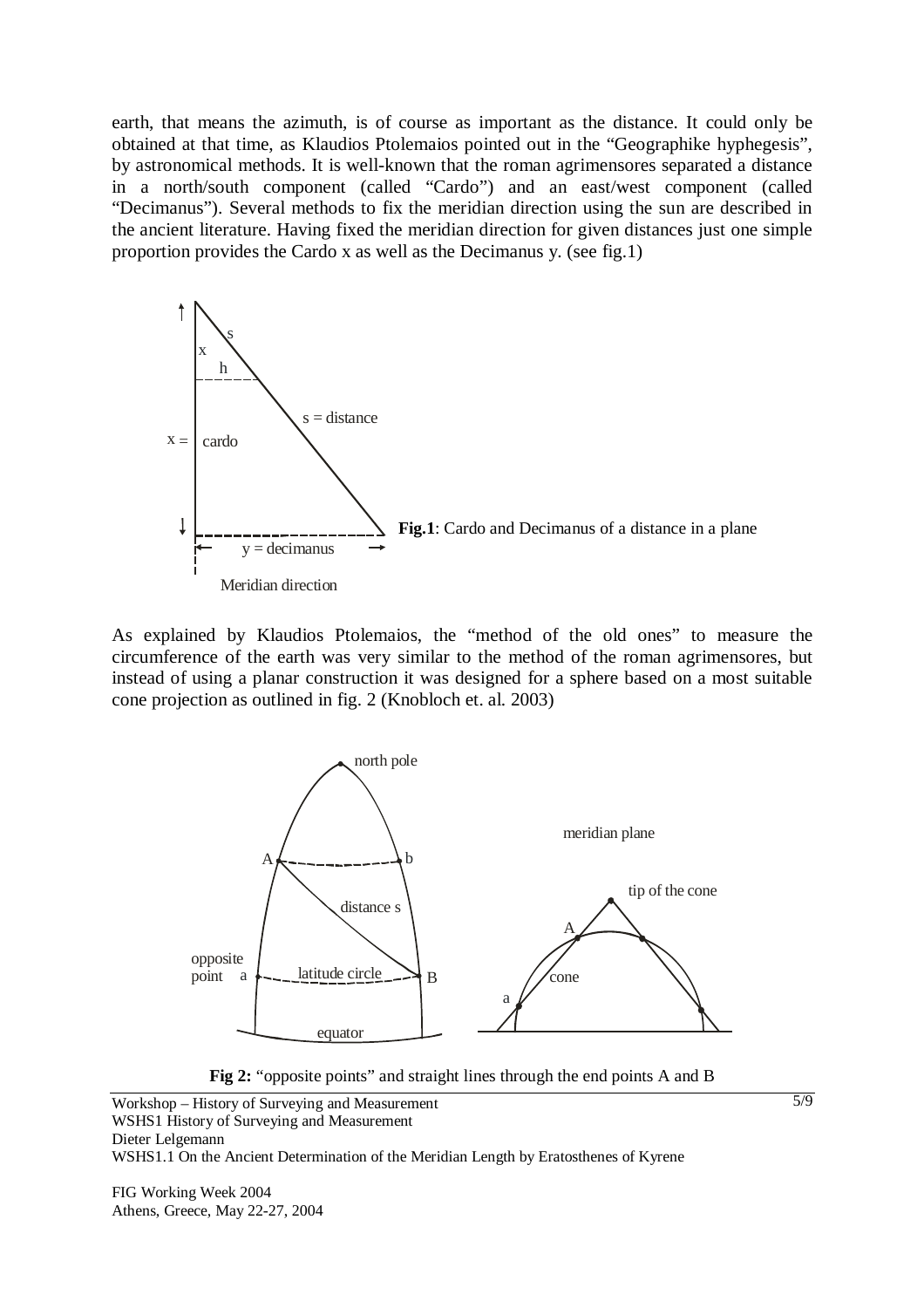Establishing a traverse along the Nile-river between Alexandria and Syene/Assuan, by adding the Cardo and Decimanus of the many individual distances between, the length of the meridian arc between the latitude circles of Alexandria and Syene could easily be obtained to 5000 stadia = 793,5km (Times-atlas: 800 km). As we know today, the error propagation of such a method is extremely favourable; it follows a "square root law" such as levelling.

As handed down by Strabo Eratosthenes has estimated the distance between Syene and the Mediterranean to be 5300 stadia. From this figure we can reconstruct the corresponding Decimanus, using  $5300^2 - 5000^2 = 1800^2$ , to be y = 290 km (Times-atlas: 390 km).

The data agree well also with the figures given in the "Geographike hyphegesis": Alexandria  $\Phi = 31^{\circ}00'$ ,  $\Lambda = 60^{\circ}30'$ , Syene  $\Phi = 23^{\circ}50'$ ,  $\Lambda = 62^{\circ}00'$ , Meroe  $\Phi = 16^{\circ}25'$ ,  $\Lambda = 61^{\circ}30'$ (Stevenson 1932).

Of course, the distance between Syene and Alexandria could neither in the past nor today be measured directly, but obviously very easily using the "method of the old ones". With the same technique the "mensores regios Ptolemai" have been able, as Martianus Capella handed down to us, to measure the length of the meridian arc between the latitude circles of Syene and Meroe (Bagrawia, north of Karthoum); Eratosthenes provided, according to Plinius, again the figure of 5000 stadia  $= 793.5$  km (Times-atlas: 780 km).

Obviously, the traverse Eratosthenes has used for the determination of the circumference of the earth was extended around the tropic of cancer near Syene, 5000 stadia to the north (Alexandria) and 5000 stadia to the south (Meroe).

Kleomedes in a somewhat simplified description of the method assumed Alexandria and Syene to be on the same meridian, but he stated also explicitly that the method Eratosthenes has used was of a more geometrical nature and far more challenging (that means not easily to understand).

Klaudios Ptolemaios mentioned in the "Geographike hyphegesis", that an instrument called "Skiotheron" (shadow seizer) was used to fix the meridian direction. Our reconstruction of the Skiotheron concept was based mainly on a description Aristophanes has given in his comedy "The birds" for the method the astronomer Meton from Athens has used for sun observations; it resulted in a design as outlined in fig.3.

Mounted movable around the cone on a circular plate, in a horizontal/vertical alignment the tangents of the zenith distance z of the sun can be observed at the second vertical rod as well as the azimuth  $\alpha$  of the sun at the circular plate, the circular plate aligned in meridian direction. Tilted by the geographical latitude  $\Phi$  to the North Pole direction (parallactic alignment) the tangents of the declination  $\delta$  of the sun can be observed at the second rod as well as the true local solar time  $\tau$  at the circular plate. In summary, all observable angles (z,  $\phi$ ,  $\phi$ ,  $\delta$ ,  $\tau$ ) of the nautical triangle of the sun can be observed easily with such a type of a simple astro-geodetic instrument.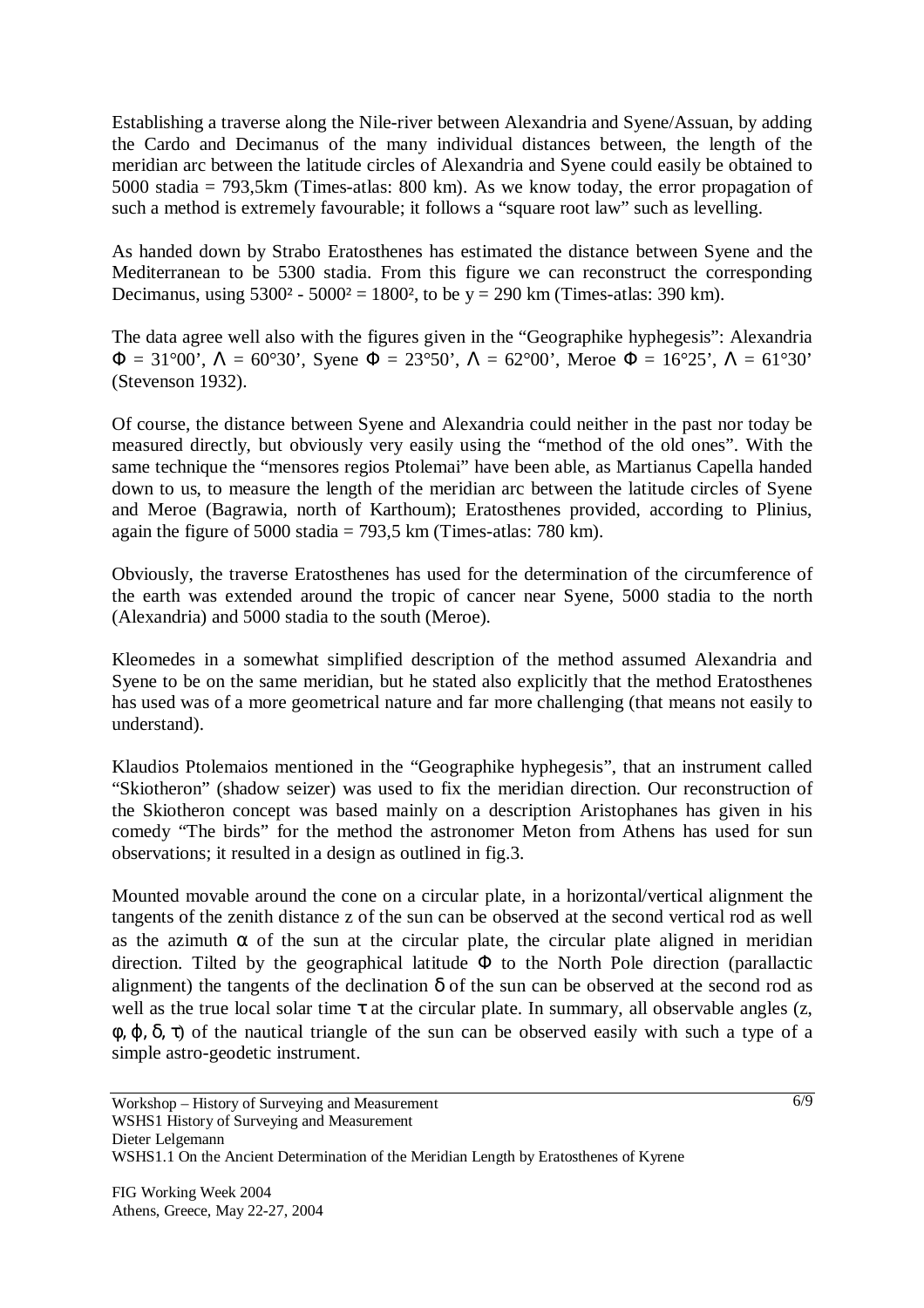The roman agrimensor Hyginus has described a sophisticated graphical method (analog computer) to fix the meridian direction from any 3 Skiotheron observations of the sun during the day (Lelgemann 2001).

Of course, the Skiotheron can also be used as a kind of scientific "gnomon" to estimate the geographical latitude. This was probably done for the first time by Pytheas of Massalia (Thule expedition); handed down are his very precise "gnomon data" for the latitude of Massalia (Marseille in southern France). The simple idea to measure the circumference of the earth by latitude observations and the measurement of a meridian arc was probably developed long before Eratosthenes.

To derive the geographical latitude  $\phi$  from zenith distances z, the declination  $\delta$  of the sun and in particular the inclination of the ecliptic  $\varepsilon$  must be known with high accuracy. As Klaudios Ptolemaios mentioned in the "Almagest" (Mathematike Syntaxis) Eratosthenes has measured this important figure to be  $2\varepsilon = (11/83)$  circumference of a circle (that is  $\varepsilon = 23^{\circ}51$ ); modern value  $\varepsilon = 23^{\circ}43'$ ).





**Fig.3:** Design of a Skiotheron **Fig.4:** Rebuilding of Skiotheron

Using a modern rebuilding of a Skiotheron (fig.4) it turned out that the accuracy of the observations, after taking into account systematic instrumental errors, are similar to those of a modern sextant, that is a few minutes of arc. Moreover, systematic errors will be nearly the same for two latitude determinations with the same instrument, that is, they vanish with the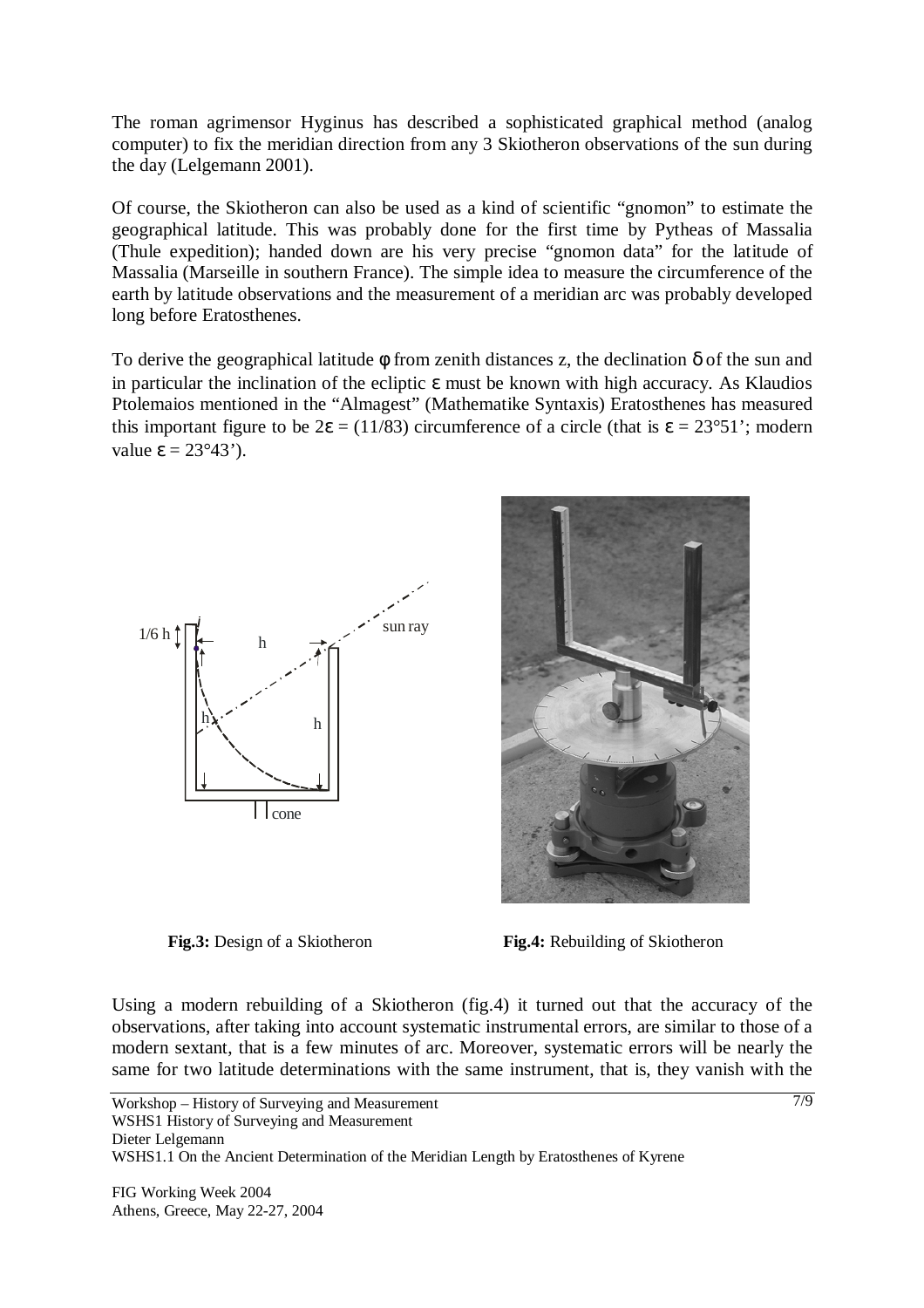difference required for grade measurements. Therefore, Eratosthenes had in his hand the method as well as the tools to obtain a precise result for the determination of the circumference of the earth. His very good result is not a case of accidental coincidence, as often claimed in modern times, but of a solid method and very careful observations.

Before the age of satellite geodesy any precise grade measurement was a very expensive task. Therefore, the question remains why the Alexandrians did it at all. Indeed, there was a very practical reason. Eratosthenes (or the library) obtained from Patroklos, a seleucidian general, all information about Asia collected from Alexander the Great, that is, collected from Baiton and Diognetos, the "mensores regios Alexandros". Mainly based on this information Eratosthenes drew a map of the "Oikumene" which was very famous in ancient times.

And for this task, he needed first of all the circumference of the earth as accurate as possible. It is well-known, that Eratosthenes published a report, certainly after intensive studies about the subject, how to measure the size of the earth. This was probably done before starting with the practical surveying. There is nothing mysterious about his very good result; it was the work of a professional just as in modern time. And there is nothing mysterious about the financial and technical support by his scholar, King Ptolemaios: good maps of the "oikumene" were needed for military purposes, trade purposes etc., in the past as well as today.

# **3. THE TOPOCENTRIC PARALLAX OF THE SUN**

Using the Skiotheron technique for astro-geodetic observations one question is concerned with the topocentric parallax, that is, with the difference in the two directions from the topocentre and the centre of mass of the earth to the sun. The topocentric parallax of the moon is fairly large, about one degree of arc. How large was the topocentric parallax of the sun, that was an important question for accurate observations! In order to take the topocentric parallaxe of the sun into account, the distance earth/sun, that is the so called "astronomical unit", must be known or determined, respectively.

As the famous physician and scientist Galenus of Pergamon has handed down from ancient times, Eratosthenes has given also for the astronomical unit  $(AE = 150$  million km) a surprisingly good estimate,

*AE = 804 Million stadia* ≈ *130 Million km.* 

Neglecting for the moment the question about the method Eratosthenes has used to get such a good result, let us have a look about the implications arising from this particular figure. Since the angle diameter of the sun of about half a degree was well-known, e.g. measured by Archimedes of Syracuse, the size of the sun could easily be estimated, and this size was then extraordinary huge.

If the diameter of the earth is chosen to be 1 cm, the diameter of the sun would be 1 meter and the distance earth/sun about 100 Meter. There are then two possibilities left to explain the "phainomenae".